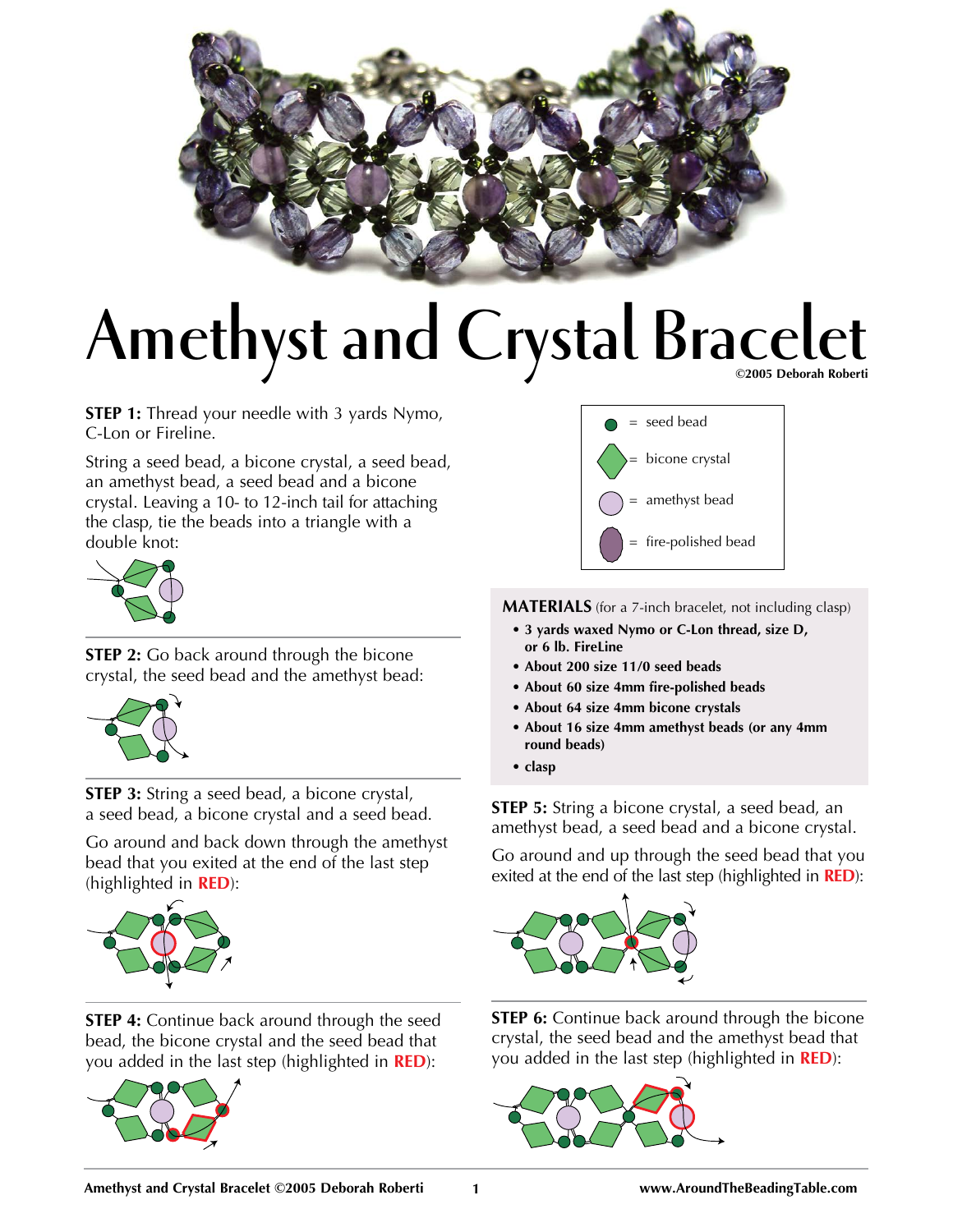**STEP 7:** Repeat Steps 3 to 6 until your bracelet is the length you want it, *minus* about a half-inch *and* the length of your clasp.



**STEP 8:** String a seed bead, a bicone crystal, a seed bead, a bicone crystal and a seed bead.

Go around and back down through the amethyst bead that you exited at the end of the last step (highlighted in **RED**):



**STEP 9:** Go back around through the seed bead, the bicone crystal, the seed bead, the bicone crystal and the two seed beads above the amethyst bead (highlighted in **RED**):



**STEP 10:** String a seed bead, a fire-polished bead, a seed bead, a fire-polished bead and a seed bead. Go through the next two seed beads above the next amethyst bead (highlighted in **RED**):



**STEP 11:** Repeat Step 10 until you get to the end of the bracelet:



**STEP 12:** Go around through the bicone crystal, the seed bead, the bicone crystal and the next two seed beads below the amethyst bead (highlighted in **RED**):



**STEP 13:** String a seed bead, a fire-polished bead, a seed bead, a fire-polished bead and a seed bead. Go though the next two seed beads below the next amethyst bead (highlighted in **RED**):